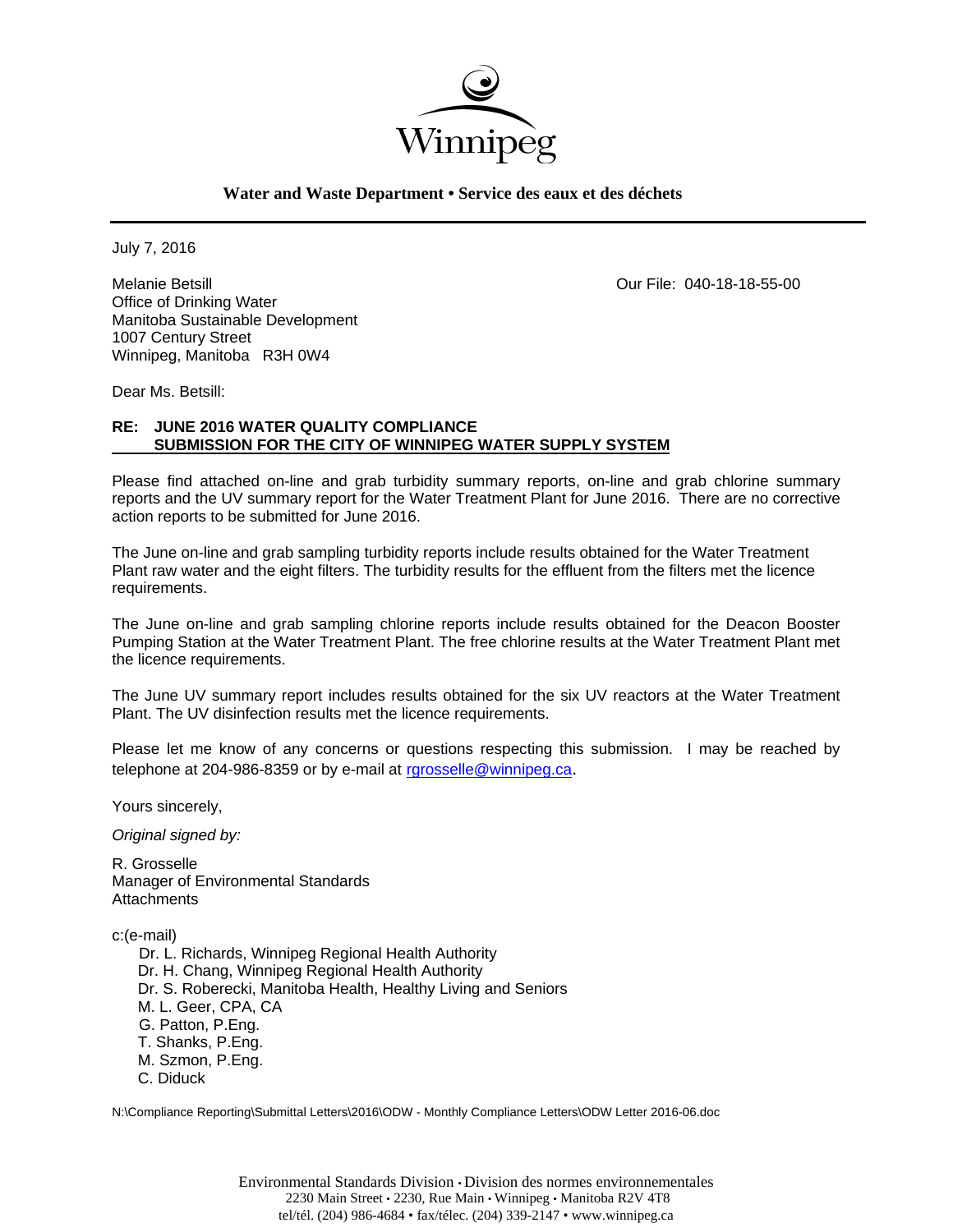

## **CITY OF WINNIPEG**WATER AND WASTE DEPARTMENT

## WATER SERVICES WATER TREATMENT PLANT TURBIDITY ON-LINE MONITORING REPORT

|                                                                                                  |                                                     | June 2016 Turbidity (NTU) |         |                  |           |       |           |               |         |               |           |               |         |               |         |               |         |               |
|--------------------------------------------------------------------------------------------------|-----------------------------------------------------|---------------------------|---------|------------------|-----------|-------|-----------|---------------|---------|---------------|-----------|---------------|---------|---------------|---------|---------------|---------|---------------|
|                                                                                                  |                                                     | Raw                       |         | Filter #1        | Filter #2 |       | Filter #3 |               |         | Filter #4     | Filter #5 |               |         | Filter #6     |         | Filter #7     |         | Filter #8     |
|                                                                                                  | Date                                                | Avg                       | Avg     | Max              | Avg       | Max   | Avg       | Max           | Avg     | Max           | Avg       | Max           | Avg     | Max           | Avg     | Max           | Avg     | Max           |
|                                                                                                  | 1/06/2016                                           | 0.82                      | 0.03    | 0.11             | 0.06      | 0.20  | 0.06      | 0.11          | 0.05    | 0.08          | 0.03      | 0.07          | 0.05    | 0.09          | 0.02    | 0.05          | 0.04    | 0.11          |
|                                                                                                  | 2/06/2016                                           | 0.89                      | 0.03    | 0.09             | 0.07      | 0.09  | 0.05      | 0.07          | 0.05    | 0.10          | 0.04      | 0.05          | 0.04    | 0.12          | 0.02    | 0.05          | 0.03    | 0.08          |
|                                                                                                  | 3/06/2016                                           | 0.76                      | 0.06    | 0.15             | 0.11      | 0.18  | 0.12      | 0.17          | 0.07    | 0.16          | 0.07      | 0.13          | 0.09    | 0.11          | 0.04    | 0.14          | 0.04    | 0.07          |
|                                                                                                  | 4/06/2016                                           | 0.84                      | 0.08    | 0.14             | 0.11      | 0.22  | 0.09      | 0.23          | 0.04    | 0.07          | 0.05      | 0.08          | 0.09    | 0.18          | 0.04    | 0.06          | 0.02    | 0.09          |
|                                                                                                  | 5/06/2016                                           | 0.90                      | 0.07    | 0.18             | 0.08      | 0.16  | 0.07      | 0.20          | 0.06    | 0.13          | 0.08      | 0.14          | 0.08    | 0.18          | 0.04    | 0.10          | 0.02    | 0.12          |
|                                                                                                  | 6/06/2016                                           | 0.94                      | 0.06    | 0.18             | 0.08      | 0.16  | 0.09      | 0.15          | 0.05    | 0.14          | 0.07      | 0.16          | 0.08    | 0.12          | 0.04    | 0.11          | 0.01    | 0.09          |
|                                                                                                  | 7/06/2016                                           | 1.02                      | 0.01    | 0.03             | 0.00      | 0.05  | 0.00      | 0.06          | 0.01    | 0.03          | 0.02      | 0.06          | 0.05    | 0.19          | 0.01    | 0.08          | 0.01    | 0.01          |
|                                                                                                  | 8/06/2016                                           | 0.90                      | 0.01    | 0.04             | 0.00      | 0.05  | 0.01      | 0.06          | 0.01    | 0.02          | 0.02      | 0.04          | 0.03    | 0.09          | 0.01    | 0.02          | 0.00    | 0.03          |
|                                                                                                  | 9/06/2016                                           | 0.90                      | 0.02    | 0.07             | 0.01      | 0.03  | 0.01      | 0.08          | 0.01    | 0.05          | 0.04      | 0.07          | 0.05    | 0.07          | 0.01    | 0.05          | 0.00    | 0.05          |
|                                                                                                  | 10/06/2016                                          | 1.02                      | 0.02    | 0.06             | 0.02      | 0.08  | 0.03      | 0.06          | 0.01    | 0.06          | 0.03      | 0.08          | 0.06    | 0.11          | 0.00    | 0.01          | 0.01    | 0.01          |
|                                                                                                  | 11/06/2016                                          | 0.93                      | 0.02    | 0.05             | 0.01      | 0.06  | 0.02      | 0.07          | 0.02    | 0.04          | 0.04      | 0.07          | 0.06    | 0.11          | 0.00    | 0.00          | 0.01    | 0.03          |
|                                                                                                  | 12/06/2016                                          | 0.92                      | 0.05    | 0.10             | 0.04      | 0.23  | 0.07      | 0.14          | 0.03    | 0.08          | 0.05      | 0.16          | 0.09    | 0.21          | 0.00    | 0.00          | 0.02    | 0.08          |
|                                                                                                  | 13/06/2016                                          | 0.97                      | 0.08    | 0.21             | 0.06      | 0.10  | 0.08      | 0.23          | 0.06    | 0.16          | 0.08      | 0.14          | 0.10    | 0.24          | 0.00    | 0.00          | 0.03    | 0.13          |
|                                                                                                  | 14/06/2016                                          | 0.74                      | 0.05    | 0.16             | 0.06      | 0.16  | 0.05      | 0.20          | 0.04    | 0.12          | 0.07      | 0.18          | 0.06    | 0.12          | 0.02    | 0.15          | 0.02    | 0.11          |
|                                                                                                  | 15/06/2016                                          | 0.67                      | 0.05    | 0.17             | 0.05      | 0.18  | 0.07      | 0.14          | 0.04    | 0.13          | 0.06      | 0.14          | 0.07    | 0.18          | 0.03    | 0.14          | 0.03    | 0.11          |
|                                                                                                  | 16/06/2016                                          | 0.81                      | 0.09    | 0.15             | 0.08      | 0.22  | 0.12      | 0.21          | 0.06    | 0.19          | 0.06      | 0.19          | 0.07    | 0.19          | 0.06    | 0.14          | 0.04    | 0.15          |
|                                                                                                  | 17/06/2016                                          | 0.72                      | 0.10    | 0.21             | 0.11      | 0.25  | 0.09      | 0.24          | 0.07    | 0.16          | 0.04      | 0.09          | 0.05    | 0.14          | 0.04    | 0.16          | 0.02    | 0.08          |
|                                                                                                  | 18/06/2016                                          | 0.66                      | 0.06    | 0.19             | 0.12      | 0.18  | 0.07      | 0.23          | 0.06    | 0.15          | 0.04      | 0.14          | 0.03    | 0.06          | 0.02    | 0.08          | 0.01    | 0.03          |
|                                                                                                  | 19/06/2016                                          | 0.70                      | 0.05    | 0.15             | 0.10      | 0.20  | 0.06      | 0.11          | 0.04    | 0.13          | 0.03      | 0.10          | 0.04    | 0.09          | 0.01    | 0.07          | 0.01    | 0.01          |
|                                                                                                  | 20/06/2016                                          | 0.83                      | 0.05    | 0.10             | 0.08      | 0.20  | 0.08      | 0.19          | 0.03    | 0.12          | 0.02      | 0.08          | 0.02    | 0.11          | 0.01    | 0.03          | 0.00    | 0.03          |
|                                                                                                  | 21/06/2016                                          | 0.85                      | 0.05    | 0.15             | 0.07      | 0.11  | 0.05      | 0.17          | 0.04    | 0.10          | 0.01      | 0.06          | 0.01    | 0.07          | 0.01    | 0.04          | 0.00    | 0.02          |
|                                                                                                  | 22/06/2016                                          | 0.83                      | 0.04    | 0.14             | 0.09      | 0.17  | 0.04      | 0.17          | 0.03    | 0.12          | 0.01      | 0.06          | 0.02    | 0.03          | 0.01    | 0.03          | 0.00    | 0.01          |
|                                                                                                  | 23/06/2016                                          | 0.82                      | 0.03    | 0.14             | 0.07      | 0.18  | 0.06      | 0.09          | 0.02    | 0.11          | 0.01      | 0.07          | 0.02    | 0.13          | 0.01    | 0.01          | 0.01    | 0.04          |
|                                                                                                  | 24/06/2016                                          | 0.88                      | 0.04    | 0.08             | 0.06      | 0.17  | 0.05      | 0.15          | 0.02    | 0.05          | 0.01      | 0.07          | 0.02    | 0.12          | 0.01    | 0.05          | 0.00    | 0.10          |
|                                                                                                  | 25/06/2016                                          | 1.03                      | 0.03    | 0.14             | 0.07      | 0.10  | 0.04      | 0.15          | 0.02    | 0.13          | 0.02      | 0.06          | 0.01    | 0.10          | 0.01    | 0.06          | 0.00    | 0.06          |
|                                                                                                  | 26/06/2016                                          | 1.08                      | 0.03    | 0.14             | 0.07      | 0.16  | 0.04      | 0.07          | 0.02    | 0.13          | 0.02      | 0.07          | 0.03    | 0.05          | 0.01    | 0.06          | 0.01    | 0.01          |
|                                                                                                  | 27/06/2016                                          | 1.16                      | 0.03    | 0.06             | 0.05      | 0.16  | 0.06      | 0.17          | 0.01    | 0.04          | 0.01      | 0.06          | 0.02    | 0.11          | 0.01    | 0.03          | 0.00    | 0.05          |
|                                                                                                  | 28/06/2016                                          | 1.11                      | 0.03    | 0.13             | 0.07      | 0.10  | 0.04      | 0.16          | 0.03    | 0.14          | 0.01      | 0.06          | 0.01    | 0.07          | 0.01    | 0.04          | 0.00    | 0.05          |
|                                                                                                  | 29/06/2016                                          | 1.22                      | 0.02    | 0.09             | 0.07      | 0.16  | 0.04      | 0.07          | 0.03    | 0.18          | 0.03      | 0.10          | 0.03    | 0.08          | 0.01    | 0.06          | 0.01    | 0.01          |
|                                                                                                  | 30/06/2016                                          | 1.29                      | 0.01    | 0.03             | 0.06      | 0.17  | 0.05      | 0.16          | 0.03    | 0.07          | 0.04      | 0.10          | 0.03    | 0.17          | 0.03    | 0.04          | 0.01    | 0.09          |
|                                                                                                  | Total Number of Measurements Taken, A:              |                           |         | 14233            |           | 11704 |           | 14180         |         | 11636         |           | 14615         |         | 14646         |         | 11510         |         | 14452         |
| Turbidity Standard for Monitoring Location (NTU):<br>Number of Measurements Meeting Standard, B: |                                                     |                           |         | 0.30<br>14233    |           | 0.30  |           | 0.30<br>14180 |         | 0.30<br>11636 |           | 0.30<br>14615 |         | 0.30<br>14646 |         | 0.30<br>11510 |         | 0.30<br>14452 |
|                                                                                                  | Compliance with Turbidity Standard, C = B/A X 100%: |                           | 100.00% | 11704<br>100.00% |           |       | 100.00%   |               | 100.00% |               | 100.00%   |               | 100.00% |               | 100.00% |               | 100.00% |               |
|                                                                                                  |                                                     |                           |         |                  |           |       |           |               |         |               |           |               |         |               |         |               |         |               |

File Path: N:\Water Treatment Branch\Administration\Reports\Regulatory Submissions\Turbidity\2016\06-June

**Submitted By (Print): Signature:** D.Merredew

Signature: Original signed by D.Merredew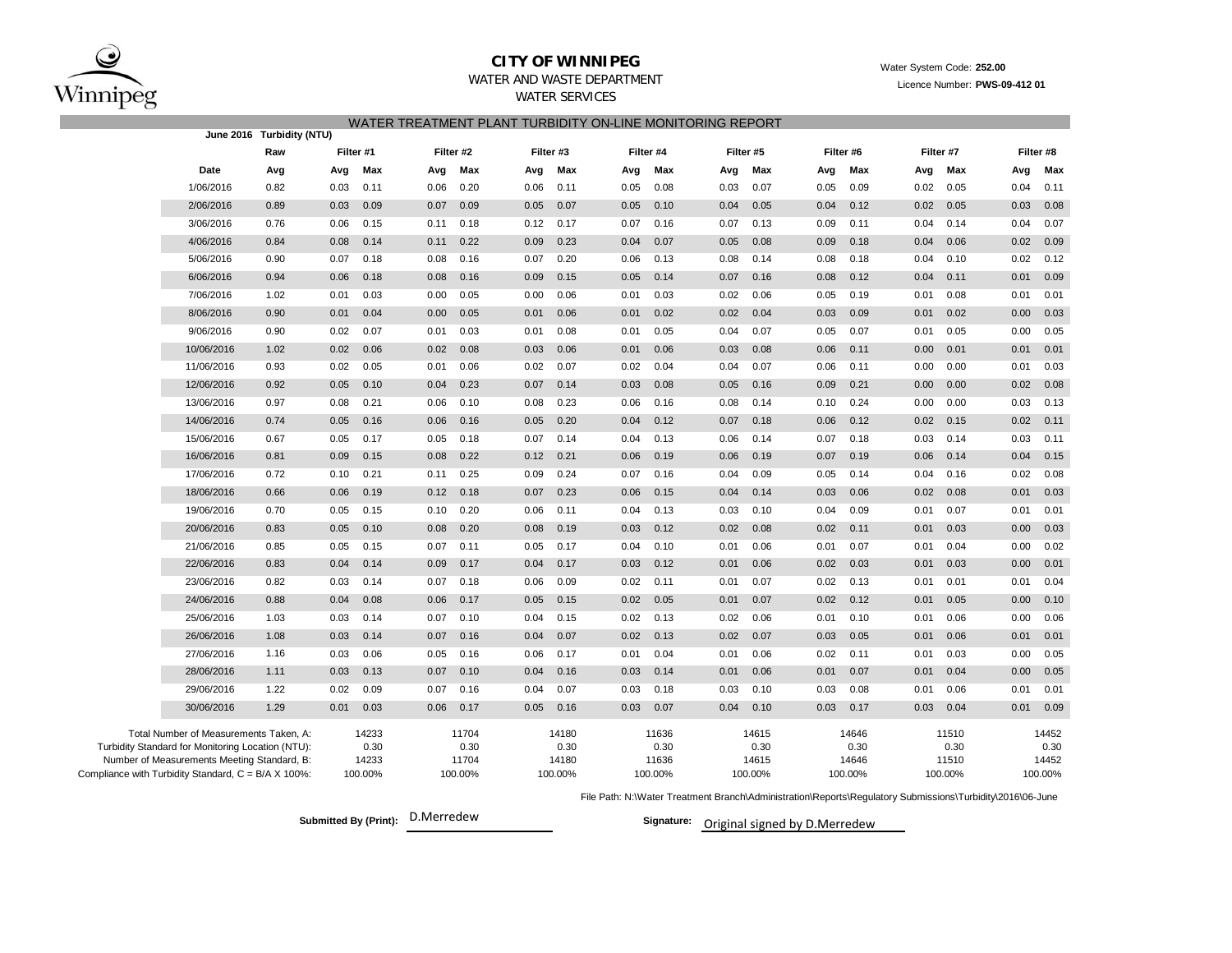

#### CITY OF WINNIPEG WATER AND WASTE DEPARTMENT ENVIRONMENTAL STANDARDS DIVISION

|                                                          | WATER TREATMENT PLANT TURBIDITY GRAB MONITORING REPORT                                                                                                                     |           |           |           |           |           |           |           |           |           |           |           |                     |           |           |           |           |           |
|----------------------------------------------------------|----------------------------------------------------------------------------------------------------------------------------------------------------------------------------|-----------|-----------|-----------|-----------|-----------|-----------|-----------|-----------|-----------|-----------|-----------|---------------------|-----------|-----------|-----------|-----------|-----------|
| Water System Code: 252.00<br>Licence No. PWS-09-412-01   | <b>Turbidity (NTU)</b><br><b>Raw Water</b><br>Filter 1<br>Filter <sub>2</sub><br>Filter 4<br>Filter <sub>5</sub><br>Filter <sub>7</sub><br>Filter 8<br>Filter <sub>3</sub> |           |           |           |           |           |           |           |           |           |           |           |                     |           |           |           |           |           |
| <b>Date</b>                                              |                                                                                                                                                                            |           |           |           |           |           |           |           |           |           |           |           | Filter <sub>6</sub> |           |           |           |           |           |
|                                                          | Grab                                                                                                                                                                       | Analyser  | Grab      | Analyser  | Grab      | Analyser  | Grab      | Analyser  | Grab      | Analyser  | Grab      | Analyser  | Grab                | Analyser  | Grab      | Analyser  | Grab      | Analyser  |
| 01-Jun-2016                                              | 0.69                                                                                                                                                                       | 0.78      | 0.11      | 0.03      | 0.09      | 0.07      | 0.10      | 0.05      | 0.08      | 0.03      | 0.07      | 0.02      | 0.11                | 0.05      | 0.09      | < 0.02    | 0.09      | < 0.02    |
| 02-Jun-2016                                              | 0.70                                                                                                                                                                       | 0.82      | 0.07      | <0.02     | 0.10      | 0.07      | 0.08      | 0.04      | 0.18      | 0.05      | 0.10      | 0.02      | 0.09                | 0.03      | 0.11      | 0.02      | 0.07      | 0.04      |
| 03-Jun-2016                                              | 0.67                                                                                                                                                                       | 0.69      | 0.16      | 0.05      | 0.21      | 0.15      | 0.21      | 0.12      | 0.19      | 0.06      | 0.17      | 0.11      | 0.15                | 0.08      | 0.13      | 0.02      | 0.15      | 0.08      |
| 04-Jun-2016                                              | <b>NS</b>                                                                                                                                                                  | <b>NS</b> | <b>NS</b> | <b>NS</b> | <b>NS</b> | <b>NS</b> | <b>NS</b> | <b>NS</b> | <b>NS</b> | <b>NS</b> | <b>NS</b> | <b>NS</b> | <b>NS</b>           | <b>NS</b> | <b>NS</b> | <b>NS</b> | <b>NS</b> | <b>NS</b> |
| 05-Jun-2016                                              | <b>NS</b>                                                                                                                                                                  | <b>NS</b> | <b>NS</b> | <b>NS</b> | <b>NS</b> | <b>NS</b> | <b>NS</b> | <b>NS</b> | <b>NS</b> | <b>NS</b> | <b>NS</b> | <b>NS</b> | <b>NS</b>           | <b>NS</b> | <b>NS</b> | <b>NS</b> | <b>NS</b> | <b>NS</b> |
| 06-Jun-2016                                              | 0.53                                                                                                                                                                       | 0.82      | 0.22      | 0.06      | 0.23      | <0.02     | 0.23      | 0.09      | 0.23      | 0.06      | 0.16      | 0.07      | 0.14                | 0.09      | 0.21      | 0.09      | 0.12      | 0.02      |
| 07-Jun-2016                                              | 0.91                                                                                                                                                                       | 0.94      | 0.06      | < 0.02    | 0.08      | < 0.02    | 0.11      | 0.02      | 0.07      | < 0.02    | <b>OL</b> | <b>OL</b> | 0.08                | 0.04      | 0.06      | < 0.02    | 0.06      | < 0.02    |
| 08-Jun-2016                                              | 0.85                                                                                                                                                                       | 0.85      | 0.11      | <0.02     | 0.12      | <0.02     | 0.11      | 0.03      | 0.10      | < 0.02    | 0.09      | 0.03      | <b>OL</b>           | <b>OL</b> | 0.10      | < 0.02    | 0.07      | <0.02     |
| 09-Jun-2016                                              | 0.67                                                                                                                                                                       | 0.86      | <b>OL</b> | <b>OL</b> | 0.09      | 0.02      | 0.08      | 0.02      | 0.10      | <0.02     | 0.09      | 0.04      | 0.09                | 0.05      | 0.08      | < 0.02    | 0.08      | <0.02     |
| 10-Jun-2016                                              | 0.75                                                                                                                                                                       | 1.08      | 0.09      | <0.02     | 0.12      | 0.03      | 0.12      | 0.03      | 0.09      | < 0.02    | 0.12      | 0.07      | 0.11                | 0.07      | 0.08      | <0.02     | 0.07      | < 0.02    |
| 11-Jun-2016                                              | <b>NS</b>                                                                                                                                                                  | <b>NS</b> | <b>NS</b> | <b>NS</b> | <b>NS</b> | <b>NS</b> | <b>NS</b> | <b>NS</b> | <b>NS</b> | <b>NS</b> | <b>NS</b> | <b>NS</b> | <b>NS</b>           | <b>NS</b> | <b>NS</b> | <b>NS</b> | <b>NS</b> | <b>NS</b> |
| 12-Jun-2016                                              | <b>NS</b>                                                                                                                                                                  | <b>NS</b> | <b>NS</b> | <b>NS</b> | <b>NS</b> | <b>NS</b> | <b>NS</b> | <b>NS</b> | <b>NS</b> | <b>NS</b> | <b>NS</b> | <b>NS</b> | <b>NS</b>           | <b>NS</b> | <b>NS</b> | <b>NS</b> | <b>NS</b> | <b>NS</b> |
| 13-Jun-2016                                              | 0.84                                                                                                                                                                       | 0.89      | 0.28      | 0.13      | 0.19      | 0.07      | 0.22      | 0.23      | 0.21      | 0.06      | 0.12      | 0.07      | 0.12                | 0.09      | <b>OL</b> | <b>OL</b> | 0.09      | 0.02      |
| 14-Jun-2016                                              | 0.71                                                                                                                                                                       | 0.72      | 0.24      | 0.08      | 0.19      | 0.06      | 0.18      | 0.05      | 0.26      | 0.09      | 0.16      | < 0.02    | 0.15                | 0.07      | 0.22      | 0.15      | 0.14      | 0.04      |
| 15-Jun-2016                                              | 0.73                                                                                                                                                                       | 0.70      | 0.14      | 0.03      | 0.25      | 0.11      | 0.18      | 0.07      | <b>OL</b> | <b>OL</b> | 0.18      | 0.11      | 0.20                | 0.09      | 0.13      | 0.02      | 0.13      | 0.05      |
| 16-Jun-2016                                              | 0.67                                                                                                                                                                       | 0.62      | 0.24      | 0.08      | 0.26      | 0.21      | 0.26      | 0.14      | 0.20      | 0.06      | 0.12      | 0.07      | 0.26                | 0.14      | 0.21      | 0.06      | 0.21      | 0.11      |
| 17-Jun-2016                                              | 0.79                                                                                                                                                                       | 0.70      | 0.24      | 0.12      | 0.20      | 0.16      | 0.27      | 0.15      | 0.21      | 0.07      | 0.13      | 0.05      | 0.13                | 0.04      | 0.18      | 0.06      | 0.21      | 0.08      |
| 18-Jun-2016                                              | <b>NS</b>                                                                                                                                                                  | <b>NS</b> | <b>NS</b> | <b>NS</b> | <b>NS</b> | <b>NS</b> | <b>NS</b> | <b>NS</b> | <b>NS</b> | <b>NS</b> | <b>NS</b> | <b>NS</b> | <b>NS</b>           | <b>NS</b> | <b>NS</b> | <b>NS</b> | <b>NS</b> | <b>NS</b> |
| 19-Jun-2016                                              | <b>NS</b>                                                                                                                                                                  | <b>NS</b> | <b>NS</b> | <b>NS</b> | <b>NS</b> | <b>NS</b> | <b>NS</b> | <b>NS</b> | <b>NS</b> | <b>NS</b> | <b>NS</b> | <b>NS</b> | <b>NS</b>           | <b>NS</b> | <b>NS</b> | <b>NS</b> | <b>NS</b> | <b>NS</b> |
| 20-Jun-2016                                              | 1.02                                                                                                                                                                       | 0.85      | 0.17      | 0.17      | OL        | <b>OL</b> | 0.23      | 0.10      | 0.25      | 0.03      | 0.13      | < 0.02    | 0.13                | 0.03      | 0.13      | < 0.02    | 0.13      | < 0.02    |
| 21-Jun-2016                                              | 0.71                                                                                                                                                                       | 0.81      | 0.18      | 0.06      | 0.15      | 0.09      | 0.19      | 0.10      | 0.17      | 0.03      | 0.12      | < 0.02    | 0.09                | <0.02     | 0.10      | < 0.02    | 0.07      | < 0.02    |
| 22-Jun-2016                                              | 0.79                                                                                                                                                                       | 0.82      | 0.19      | 0.07      | 0.14      | 0.11      | 0.14      | 0.06      | 0.16      | 0.03      | 0.14      | 0.04      | 0.07                | <0.02     | 0.08      | < 0.02    | 0.07      | < 0.02    |
| 23-Jun-2016                                              | 0.99                                                                                                                                                                       | 0.75      | 0.12      | 0.03      | 0.16      | 0.11      | 0.13      | 0.07      | 0.11      | < 0.02    | 0.16      | 0.05      | 0.08                | 0.02      | 0.07      | <0.02     | 0.07      | < 0.02    |
| 24-Jun-2016                                              | 1.21                                                                                                                                                                       | 0.80      | 0.11      | 0.03      | 0.12      | 0.07      | 0.15      | 0.08      | 0.09      | < 0.02    | 0.06      | < 0.02    | OL                  | OL        | 0.08      | <0.02     | 0.08      | < 0.02    |
| 25-Jun-2016                                              | <b>NS</b>                                                                                                                                                                  | <b>NS</b> | <b>NS</b> | <b>NS</b> | <b>NS</b> | <b>NS</b> | <b>NS</b> | <b>NS</b> | <b>NS</b> | <b>NS</b> | <b>NS</b> | <b>NS</b> | <b>NS</b>           | <b>NS</b> | <b>NS</b> | <b>NS</b> | <b>NS</b> | <b>NS</b> |
| 26-Jun-2016                                              | <b>NS</b>                                                                                                                                                                  | <b>NS</b> | <b>NS</b> | <b>NS</b> | <b>NS</b> | <b>NS</b> | <b>NS</b> | <b>NS</b> | <b>NS</b> | <b>NS</b> | <b>NS</b> | <b>NS</b> | <b>NS</b>           | <b>NS</b> | <b>NS</b> | <b>NS</b> | <b>NS</b> | <b>NS</b> |
| 27-Jun-2016                                              | 1.12                                                                                                                                                                       | 1.13      | 0.11      | 0.02      | 0.17      | 0.10      | 0.14      | 0.07      | 0.10      | <0.02     | 0.07      | < 0.02    | 0.10                | 0.03      | 0.08      | <0.02     | 0.11      | 0.02      |
| 28-Jun-2016                                              | 1.18                                                                                                                                                                       | 1.02      | 0.16      | 0.05      | 0.13      | 0.08      | 0.14      | 0.07      | 0.13      | < 0.02    | 0.08      | <0.02     | 0.09                | 0.02      | 0.09      | <0.02     | 0.09      | < 0.02    |
| 29-Jun-2016                                              | 1.33                                                                                                                                                                       | 1.11      | 0.12      | 0.02      | 0.13      | 0.10      | 0.11      | 0.05      | 0.13      | 0.08      | 0.10      | 0.05      | 0.09                | 0.02      | 0.07      | < 0.02    | 0.07      | < 0.02    |
| 30-Jun-2016                                              | 1.22                                                                                                                                                                       | 1.20      | 0.14      | <0.02     | 0.09      | 0.08      | 0.12      | 0.07      | 0.09      | < 0.02    | 0.07      | 0.03      | 0.09                | 0.04      | 0.07      | 0.02      | 0.08      | < 0.02    |
| Total number of measurements taken, A:                   |                                                                                                                                                                            |           | 21        |           | 21        |           | 22        |           | 21        |           | 21        |           | 20                  |           | 21        |           | 22        |           |
| <b>Turbidity Standard for Monitoring Location (NTU):</b> |                                                                                                                                                                            |           | 0.30      |           | 0.30      |           | 0.30      |           | 0.30      |           | 0.30      |           | 0.30                |           | 0.30      |           | 0.30      |           |
| Number of measurements meeting standard, B:              |                                                                                                                                                                            |           | 21        |           | 21        |           | 22        |           | 21        |           | 21        |           | 20                  |           | 21        |           | 22        |           |
| Compliance with Turbidity Standard, C= B/A X 100%:       |                                                                                                                                                                            |           | 100%      |           | 100%      |           | 100%      |           | 100%      |           | 100%      |           | 100%                |           | 100%      |           | 100%      |           |

NS: No Sample NA: Not Analyzed OL: Off-Line

**Comments: Report Compiled By:** Report Compiled By: H.Demchenko

**Approved in LIMS By: C.Diduck**

Printed From : N:\WQ Data\Routine Water Quality\2015\Turbidity.xls File: WQR3

Date Approved: 2-Jul-16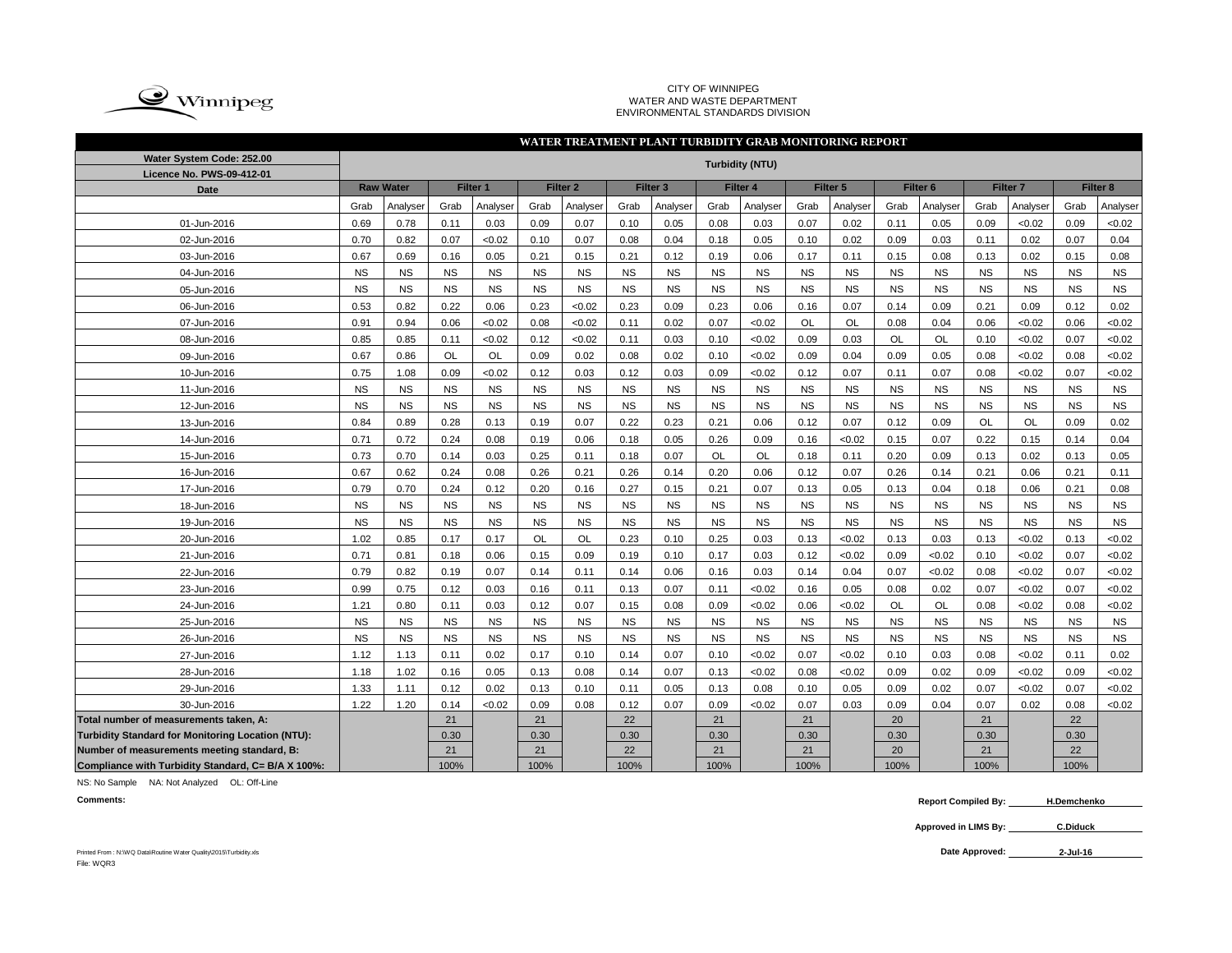

**City of Winnipeg**

Water and Waste Department Water Services

### WATER TREATMENT PLANT FREE CHLORINE ON-LINE MONITORING REPORT Deacon Booster Pumping Station

| Water System Code:     |
|------------------------|
| Licence Number:        |
| <b>Report Created:</b> |

Water System Code: **252.00** Licence Number: **PWS-09-412 01**

04 July 2016 **Report Period: June 2016** 

|                                                                                   | <b>BRANCH1</b><br>[mg/L] |              | <b>BRANCH 2</b><br>[mg/L] |              |
|-----------------------------------------------------------------------------------|--------------------------|--------------|---------------------------|--------------|
| Date                                                                              | Average                  | Minimum      | Average                   | Minimum      |
| 01/06/2016                                                                        | 1.04                     | 0.97         | 0.95                      | 0.91         |
| 02/06/2016                                                                        | 1.14                     | 1.04         | 1.08                      | 0.96         |
| 03/06/2016                                                                        | 1.19                     | 1.04         | 1.16                      | 1.04         |
| 04/06/2016                                                                        | 1.17                     | 1.10         | 1.17                      | 1.10         |
| 05/06/2016                                                                        | 1.12                     | 1.04         | 1.17                      | 1.08         |
| 06/06/2016                                                                        | 1.13                     | 1.05         | 1.15                      | 1.09         |
| 07/06/2016                                                                        | 1.06                     | 0.96         | 1.09                      | 1.00         |
| 08/06/2016                                                                        | 0.93                     | 0.85         | 0.97                      | 0.89         |
| 09/06/2016                                                                        | 1.04                     | 0.90         | 1.04                      | 0.91         |
| 10/06/2016                                                                        | 1.15                     | 1.07         | 1.15                      | 1.06         |
| 11/06/2016                                                                        | 1.12                     | 1.05         | 1.17                      | 1.11         |
| 12/06/2016                                                                        | 1.12                     | 1.06         | 1.19                      | 1.14         |
| 13/06/2016                                                                        | 1.12                     | 1.03         | 1.18                      | 1.09         |
| 14/06/2016                                                                        | 1.10                     | 1.04         | 1.14                      | 1.08         |
| 15/06/2016                                                                        | 1.10                     | 0.93         | 1.12                      | 1.00         |
| 16/06/2016                                                                        | 1.08                     | 0.97         | 1.12                      | 1.04         |
| 17/06/2016                                                                        | 1.02                     | 0.95         | 1.06                      | 0.98         |
| 18/06/2016                                                                        | 1.02                     | 0.94         | 1.06                      | 1.00         |
| 19/06/2016                                                                        | 1.09                     | 1.00         | 1.15                      | 1.04         |
| 20/06/2016                                                                        | 1.00                     | 0.94         | 1.06                      | 0.95         |
| 21/06/2016                                                                        | 1.05                     | 0.96         | 1.10                      | 1.04         |
| 22/06/2016                                                                        | 1.00                     | 0.91         | 1.01                      | 0.92         |
| 23/06/2016                                                                        | 1.10                     | 1.00         | 1.10                      | 1.02         |
| 24/06/2016                                                                        | 1.15                     | 1.02         | 1.17                      | 1.08         |
| 25/06/2016                                                                        | 1.20                     | 1.12         | 1.22                      | 1.16         |
| 26/06/2016                                                                        | 1.23                     | 1.14         | 1.26                      | 1.16         |
| 27/06/2016                                                                        | 1.28                     | 1.20         | 1.24                      | 1.19         |
| 28/06/2016                                                                        | 1.23                     | 1.15         | 1.26                      | 1.16         |
| 29/06/2016                                                                        | 1.14                     | 0.72         | 1.05                      | 0.69         |
| 30/06/2016                                                                        | 1.06                     | 0.93         | 1.01                      | 0.91         |
|                                                                                   |                          |              |                           |              |
| Total Number of Measurements, A:                                                  |                          | 20878        |                           | 20879        |
| Minimum Free Chlorine Standard:                                                   |                          | 0.50         |                           | 0.50         |
| Number of Measurements Meeting Standard, B:<br>COMPLIANCE, $C = B/A \times 100\%$ |                          | 20878<br>100 |                           | 20879<br>100 |

File Path: N:\Water Treatment Branch\Administration\Reports\Regulatory Submissions\Chlorine\2016\06-June

Submitted By (Print): D.Merredew

Signature: Original signed by D.Merredew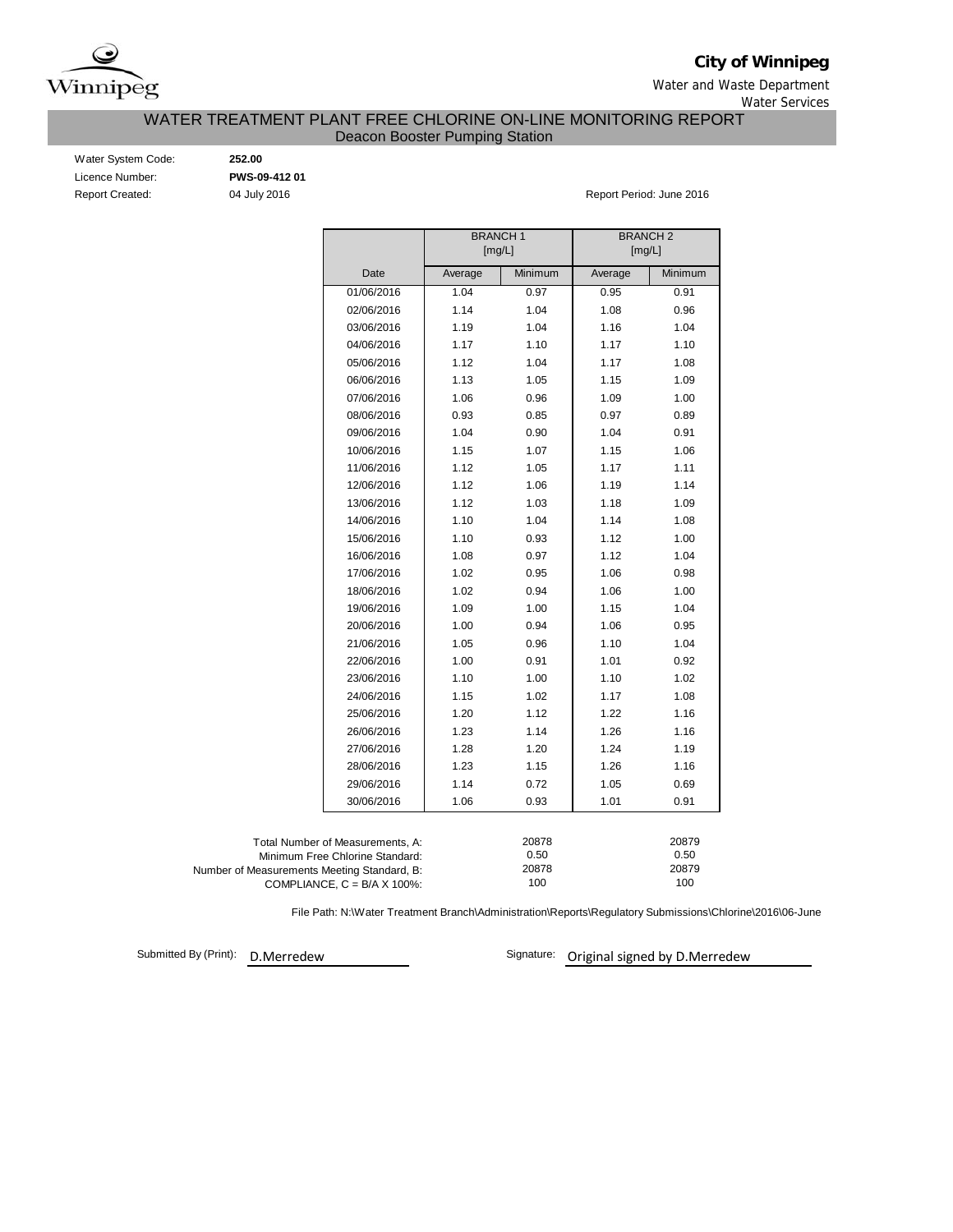| $\bullet$ Winnipeg |
|--------------------|
|                    |

 CITY OF WINNIPEG WATER AND WASTE DEPARTMENT ENVIRONMENTAL STANDARDS DIVISION

## **Licence No. PWS-09-412-01 Date Total Chlorine (mg/L) Total Chlorine (mg/L)** Analyser | Grab | Grab | Analyser | Grab | Grab 01-Jun-2016 1.04 1.05 1.17 0.94 0.98 1.12 02-Jun-2016 1.13 1.15 1.29 0.98 1.07 1.25 03-Jun-2016 1.19 1.17 1.30 1.15 1.20 1.36 04-Jun-2016 NS NS NS NS NS NS 05-Jun-2016 NS NS NS NS NS NS 06-Jun-2016 1.17 1.20 1.34 1.17 1.14 1.34 07-Jun-2016 1.12 1.15 1.24 1.11 1.20 1.30 08-Jun-2016 0.99 0.98 1.10 0.91 0.99 1.12 09-Jun-2016 0.94 0.93 1.11 0.95 0.98 1.12 10-Jun-2016 1.13 1.15 1.31 1.12 1.18 1.33 11-Jun-2016 NS NS NS NS NS NS 12-Jun-2016 NS NS NS NS NS NS 13-Jun-2016 1.14 1.15 1.30 1.20 1.20 1.35 14-Jun-2016 | 1.10 | 1.15 | 1.29 | 1.15 | 1.16 | 1.36 15-Jun-2016 1.15 1.17 1.29 1.18 1.20 1.34 16-Jun-2016 1.10 1.14 1.30 1.14 1.14 1.33 17-Jun-2016 0.99 1.08 1.25 1.03 1.13 1.27 18-Jun-2016 NS | NS | NS | NS | NS | NS 19-Jun-2016 NS | NS | NS | NS | NS | NS 20-Jun-2016 0.98 1.14 1.31 1.04 1.21 1.34 21-Jun-2016 1.04 1.08 1.29 1.11 1.15 1.35 22-Jun-2016 | 0.96 | 1.04 | 1.26 | 0.96 | 1.04 | 1.27 23-Jun-2016 1.09 1.18 1.29 1.08 1.16 1.35 24-Jun-2016 | 1.10 | 1.19 | 1.36 | 1.16 | 1.20 | 1.37 25-Jun-2016 NS | NS | NS | NS | NS | NS 26-Jun-2016 NS NS NS NS NS NS 27-Jun-2016 1.26 1.28 1.44 1.20 1.26 1.40 28-Jun-2016 1.24 1.26 1.42 1.26 1.28 1.43 29-Jun-2016 1.21 1.17 1.36 1.01 1.04 1.25 30-Jun-2016 | 1.12 | 1.11 | 1.29 | 1.04 | 1.04 | 1.21 **Total number of measurements taken, A:** 22 22 **Chlorine Standard for Monitoring Location (mg/L):** 0.50 0.50 **Number of measurements meeting standard, B:** 22 22 22 22 22 **Compliance with Chlorine Standard, C= B/A X 100%:** 100% 100% **WATER TREATMENT PLANT CHLORINE GRAB MONITORING REPORT Water System Code: 252.00 Deacon Booster Pumping Station Branch 1 Deacon Booster Pumping Station Branch 2 Free Chlorine (mg/L) Free Chlorine (mg/L)**

NS: No Sample NA: Not Analyzed OL: Off-Line

| <b>Comments:</b> | omniled By:<br>Renort | Demchenko |
|------------------|-----------------------|-----------|
|                  |                       |           |

**Approved in LIMS By:**

**C.Diduck**

*Printed From : N:\WQ Data\Routine Water Quality\2015\Chlorine.xls* **Date Approved:** File: WQR3

**2-Jul-16**